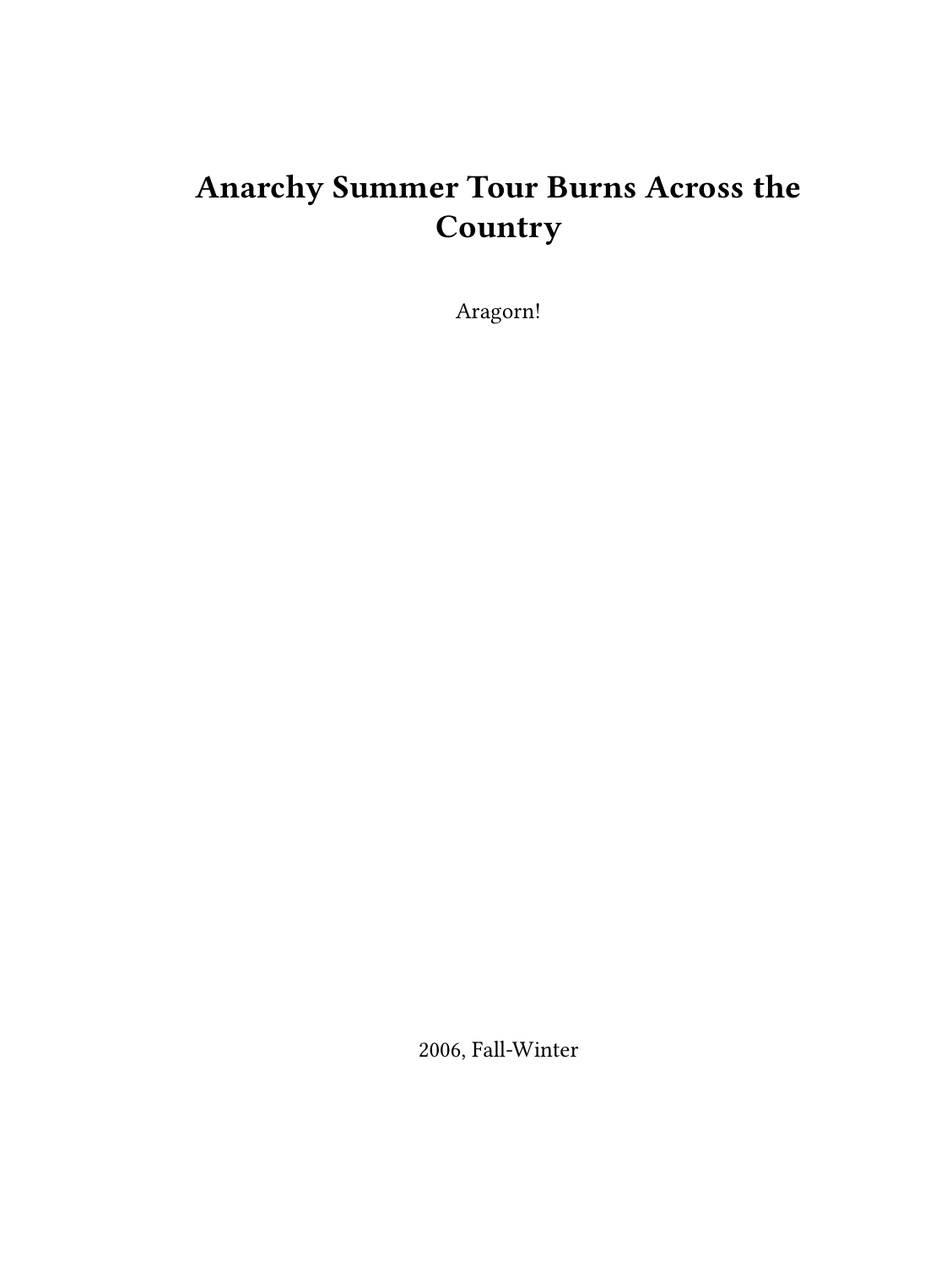# **Contents**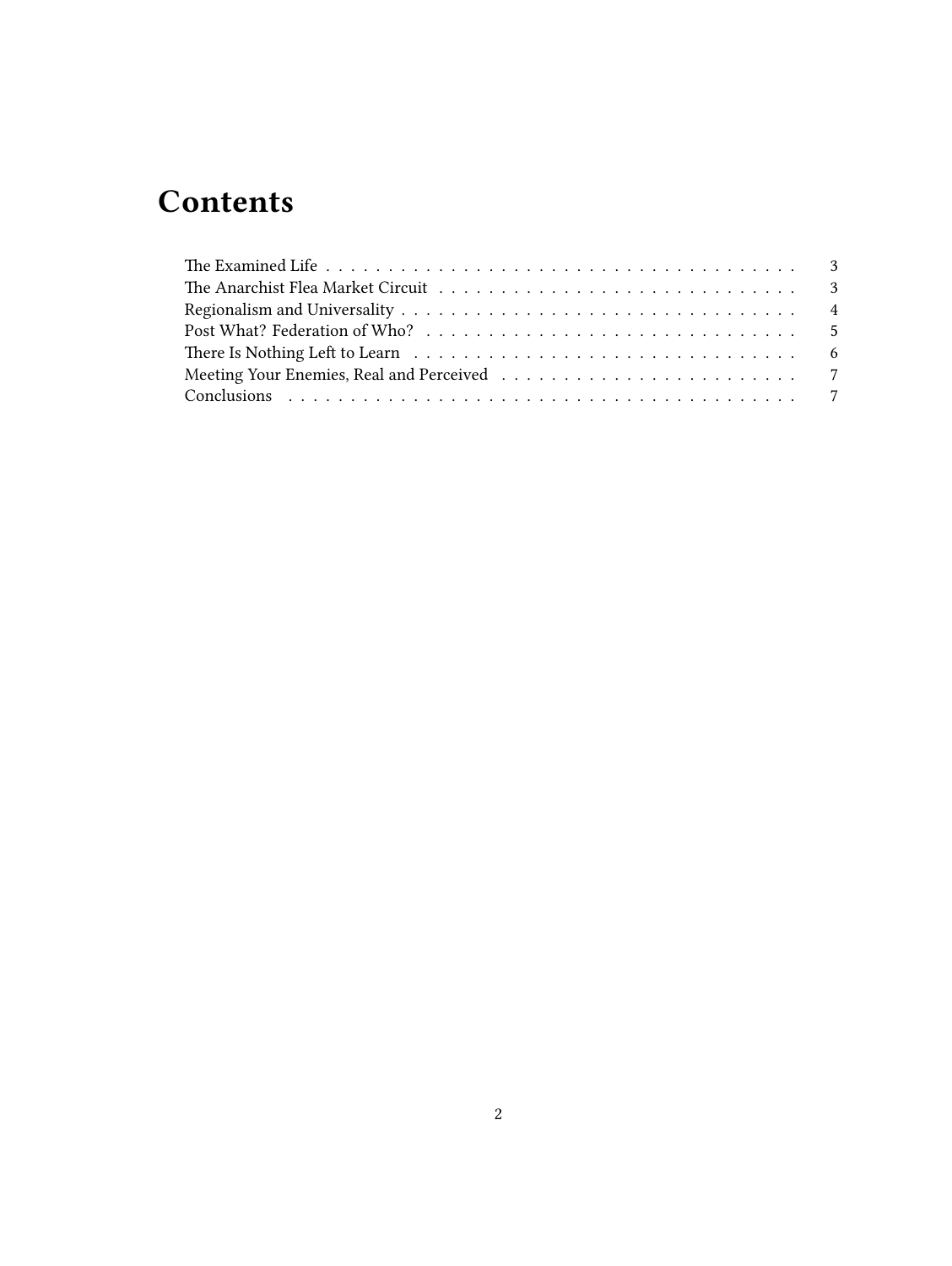To start out the hottest summer, (to date) the planet has had, I decided to help out by spending two months driving around the country, burning fossil fuels and talking about *Anarchy* and a variety of other anarchist topics to people all around the Midwest and East Coast. Much of the collective joined the tour at one point or another and together we visited over two dozen towns and attended five different weekend events over a nine week period.

As a member of the new collective I wanted to get involved in the enormous project of understanding people's perception of the magazine and getting direct knowledge of local anarchist politics throughout the country. I was able to do this because of personal economic devastation (resulting in not having a job) and the generosity of my close friends. I kept my expectations of audience, interest, and economics virtually non-existent, fearing that approaching new people and places with even a modicum of hope would guarantee a result of despair. I was not disappointed.

#### <span id="page-2-0"></span>**The Examined Life**

I made the choice before I left that I was going to blog this trip. I ended up writing one to three posts per week. The upside to writing frequently is that it was a way for me to keep my friends back home apprised of what I was up to and for me to keep track of the specifics of the wheres and whens of the trip. It also allowed for a pretty accessible way for people to share their thoughts about my visits to their town and argue with each other (as if the internet doesn't provide enough opportunities for this otherwise).

There were, however, quite a few downsides to blogging the trip. Just as I am not a spectacular letter writer to friends who I would love to keep in touch with, and so am not in the habit of that kind of writing, it ended up being pretty inconvenient to write about the prior day's events for friends-out-of-sight. I have also never been that interested in photography,

not from a lack of desire but due to a personality that does not lend itself to interacting with the environment through a device. I never think to take pictures until the moment has long passed, so bringing a camera and taking pictures was counter-intuitive. On top of all that, I ended up highly self-censoring my blog. While I did honestly reflect on my own presentations and the process that I was going through as I learned how to speak to audiences non-, barely, and differently anarchist, I tried (successfully for the most part) to speak well of the places and people that I met along the way. The one time that I didn't (in relation to Paul Finch from the Northwest Anarchist Communist Federation) I regret as it fed into a particular binaiy that I have long since grown bored of.

This said, I am fairly pleased with the results of writing about the trip as I took it. It demonstrated a little bit of a journalistic perspective and ended up making the tour, the magazine, and to some extent me, more approachable.

## <span id="page-2-1"></span>**The Anarchist Flea Market Circuit**

Part of the motivation for touring as long as I did was to attend the variety of anarchist events that happened throughout the summer on the East Coast. All together I got to the Montreal Anarchist Book Fair in the middle of May, the Our Lives Ahead conference (Indianapolis, IN) at the end of May, the Allied Media Conference (Bowling Green, OH) in the middle of June, the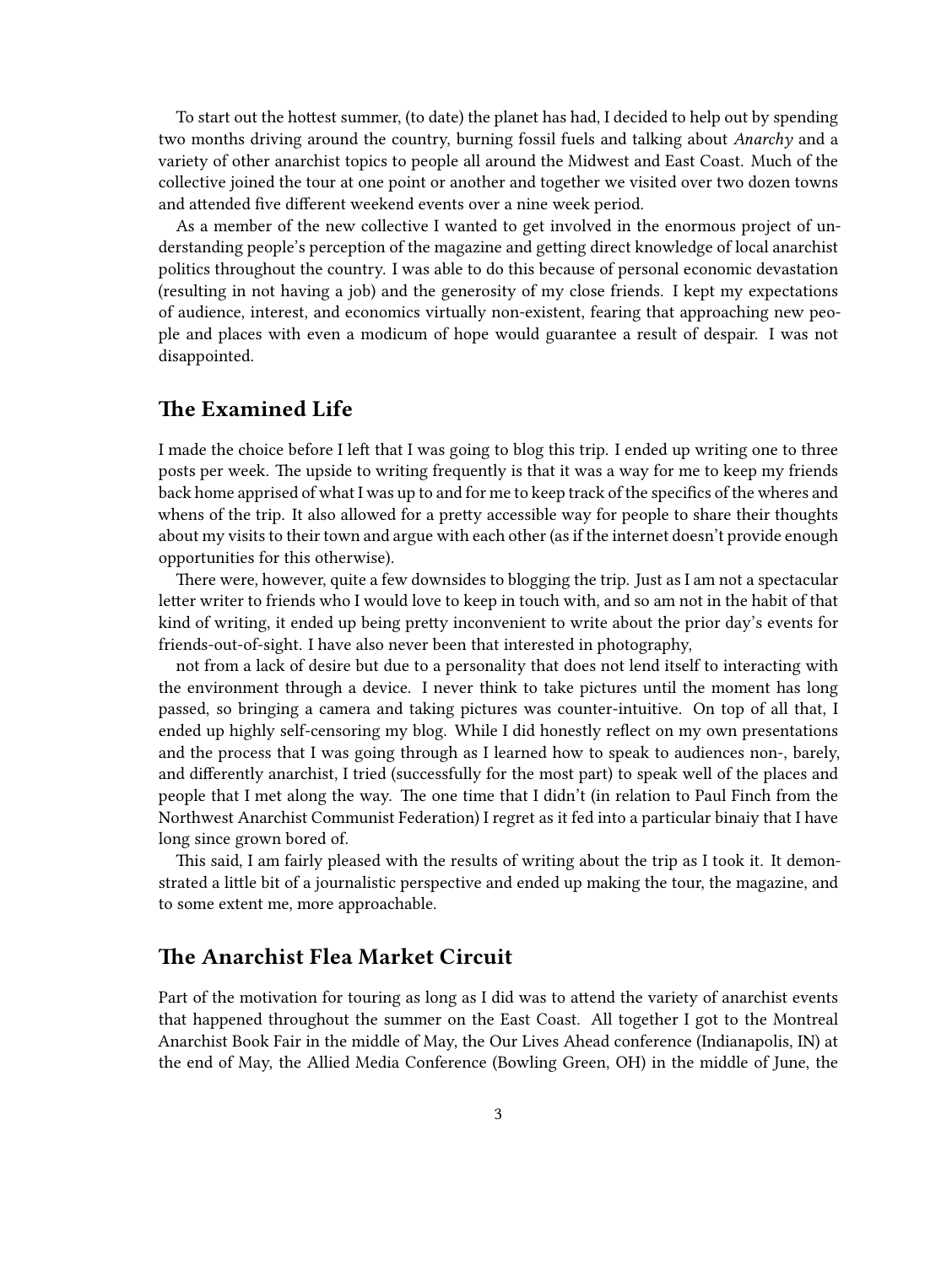Mid-Atlantic Radical Book Fair (Baltimore MD) at the end of June, the Earth First! Rendezvous (Western VA) in early July and the Providence Anarchist Book fair in the middle of July.

One conspicuous trend at these events was the Anarchist Flea Market. This is the group of people who, products in tow, descend on any town that is throwing an anarchist event. This makes sense in that all of the established anarchist projects require some income and are hard pressed to find a better source of revenue than a high concentration of anarchists who are in the same location for a day or two. It is arguably true that established anarchist print projects (books distributors, magazines, and publishers) represent something like a thread of continuity through anarchist circles. Most of the people involved in these projects have been involved to a greater or lesser degree in the anarchist milieu for a decade or more and are, as a result, informed, interesting, stubborn, and conscientious. Furthermore the distance between towns is far closer on the right hand side of this country than on the left coast. You can reach virtually every major city on the East Coast within six to eight hours including Montreal, New York, Boston, Providence, Baltimore, and Philadelphia. It is pretty easy to justify the travel expense and effort on the East Coast in a way that is not true on the West.

The disturbing elements of the Anarchist Flea Market are what you might expect. An unfriendly tension for anarchists is the reality of living within a capitalist economy and, as a result, most projects that are distinctively anarchist also involve economic exchange.

This seems to result in a consensus by anarchists to pursue the least financially rewarding projects possible. Radical book publishing and selling, or indeed publishing in general, is very competitive, centralized, and labor intensive so naturally anarchists are deeply attracted to it. As a result the relative success of AK Press (success in this case meaning growing to the level of being a small company with paid staff rather than being a one or two person volunteer project) dominates conversations about how to better do the impossible (meaning being a sustainable publisher). Outside of publishing projects the only other members of the Anarchist Flea Market are the very small number of artists who hitch their wagon to the anarchist train.

The Anarchist Flea Market demonstrates the disconnect between the quality of our projects (and products) and our desperate lack of a marketing department.

#### <span id="page-3-0"></span>**Regionalism and Universality**

During the weeks between these events I traveled throughout the land, from Minneapolis to Kansas City in the west to Chapel Hill and Montpelier in the east. Mostly I spoke on anarchist topics for anarchist audiences and was inspired and informed by the different activities and projects in each of the towns I visited. Many projects were consistent thematically but the regionalism of the anarchist milieu was reflected in the specific emphasis and biases of each project.

Perhaps taking a cue from the punk rock DIY scene, there are several small publishing distributions based out of a number of towns that table at a variety of events including punk shows, community, and radical events. Kersplebedeb, Alive and AWOL, Old Mule, Fire Starter, One Thousand Emotions, Swarm Press, the Institute for Experimental Freedom (IEF), A New World in our Hearts are just a few that I met that reflected the interests of the distributors and the group of people that surround them. One project that stood out for me during the trip was the IEF. Rather than distribute the same old things they "attempt to wrestle detournement from the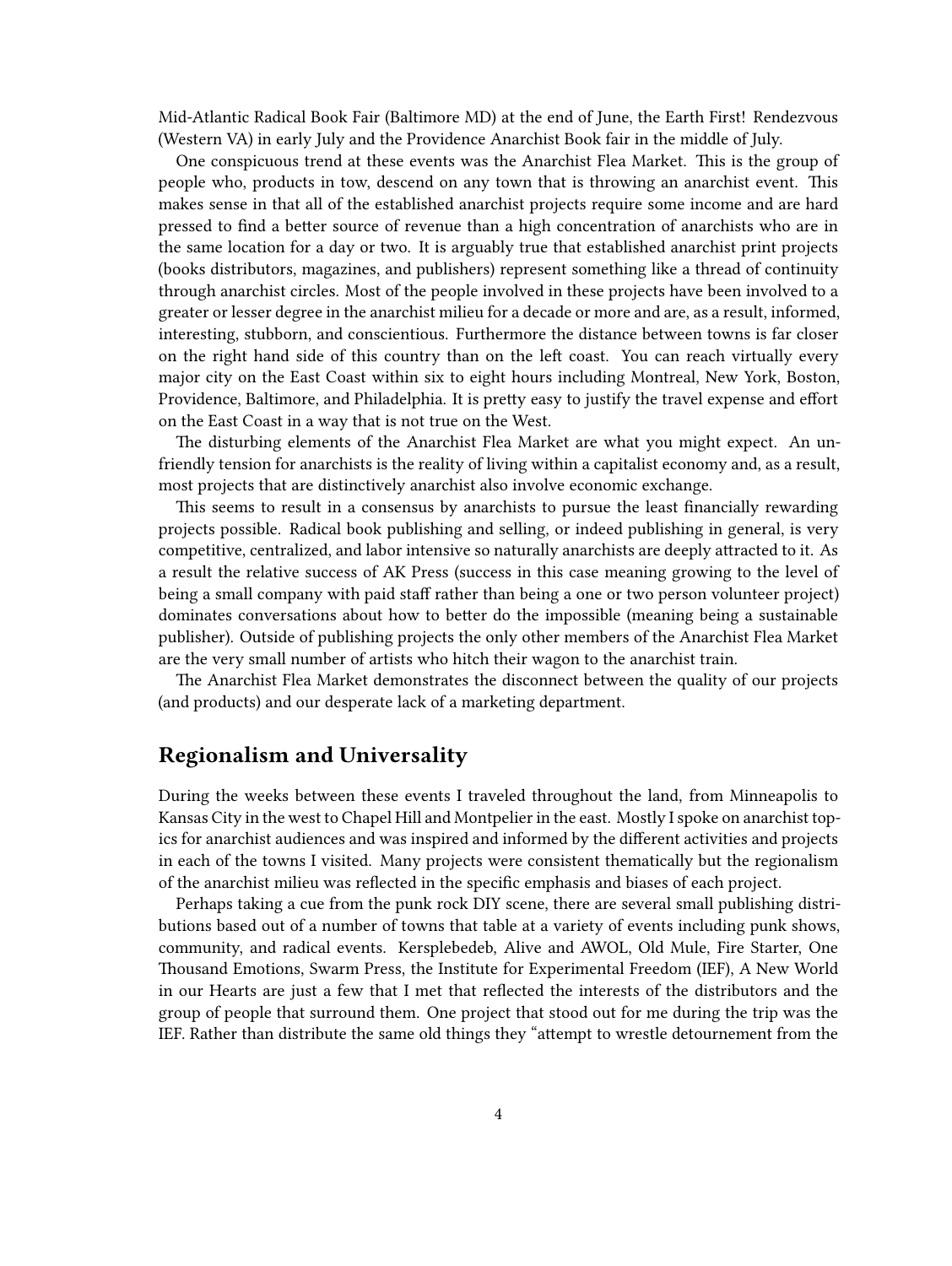grasps of the adbusters-types and postmodern advertisers, and place it back into the hands of agents of revolt." They redid covers of two of my zines to great effect.

Food Not Bombs continues to be a way that an anarchist community feels like it has a positive relationship to the geographical community it inhabits. It also provides an entrance for young people with activist inclinations to meet each other and have a project that is easy to understand and be involved in.

Most communities offer Food Not Bombs on an infrequent schedule (once or twice a week) that reminds me how impressive it is that the Bay Area does eleven feedings a week total (every weekday on both sides of the bay plus Sunday in Oakland).

Infoshops and bookstores serve as community resources, time drains, and important topics of conversation in each of the towns they are in. As anyone in the publishing world knows, independent bookstores are having a very hard time. The rise of chain stores through the 80s and 90s has greatly centralized book consumption. The advent of the internet allows the illusion of far greater access to niche topics than would otherwise be available as well as another outlet to purchase things. Include the difficulty of having a radical intention with your storefront and it is a miracle that any of the radical independent places I visited can survive. These included Boxcar Books, Arise! Books, International Books, Crossroads Infoshop, Madison Infoshop, Red Emma's Bookstore, Black Sheep Books, and Lucy Parson Center.

One way to organize an understanding of the communities that I visited would be into categories of college town versus established anarchist community. To generalize the college towns, audiences were of people aged 20-24 who were somewhat new to anarchist thought but were very engaged with current ideas and conflicts about tactics, ideology, and strategy. The established anarchist communities tended towards a wider age range and a more sporadic interest in topical anarchist themes. An example of this would be St. Louis, an incredible city for anarchists for a variety of reasons. It seems to be a rustbelt town that is only slowly growing into a thriving post-industrial city with housing costs that reflect this. This means that the broader anarchist community has actually been able to make more-or-less permanent spaces in the community. The extent of these exceed this report back, and will be a topic for another time, but include several interesting literature projects and multiple owned buildings and homes within a community of fairly young people. This means that the people in St. Louis seem a lot more concerned with refurbishing their homes than they do the bombing in Lebanon or the Green Scare. Another, more positive consequence is that the town seems likely to continue to be a source of living anarchism for decades to come, as opposed to the Midwest college towns with their perpetually high turnover.

### <span id="page-4-0"></span>**Post What? Federation of Who?**

As I had experienced from time on the East Coast (and the RAT conference in particular) the interests of the West Coast are very different than the East. This can be discussed in terms of a Red and Green division, or a Left and not-Left division (although that would be a selective reading of anarchists on the West Coast), or the relationship between anarchists and academia, unions, NGOs, or radical environmentalism but these would all be simplifications. The cognitive dissimilarity between the coasts is the point.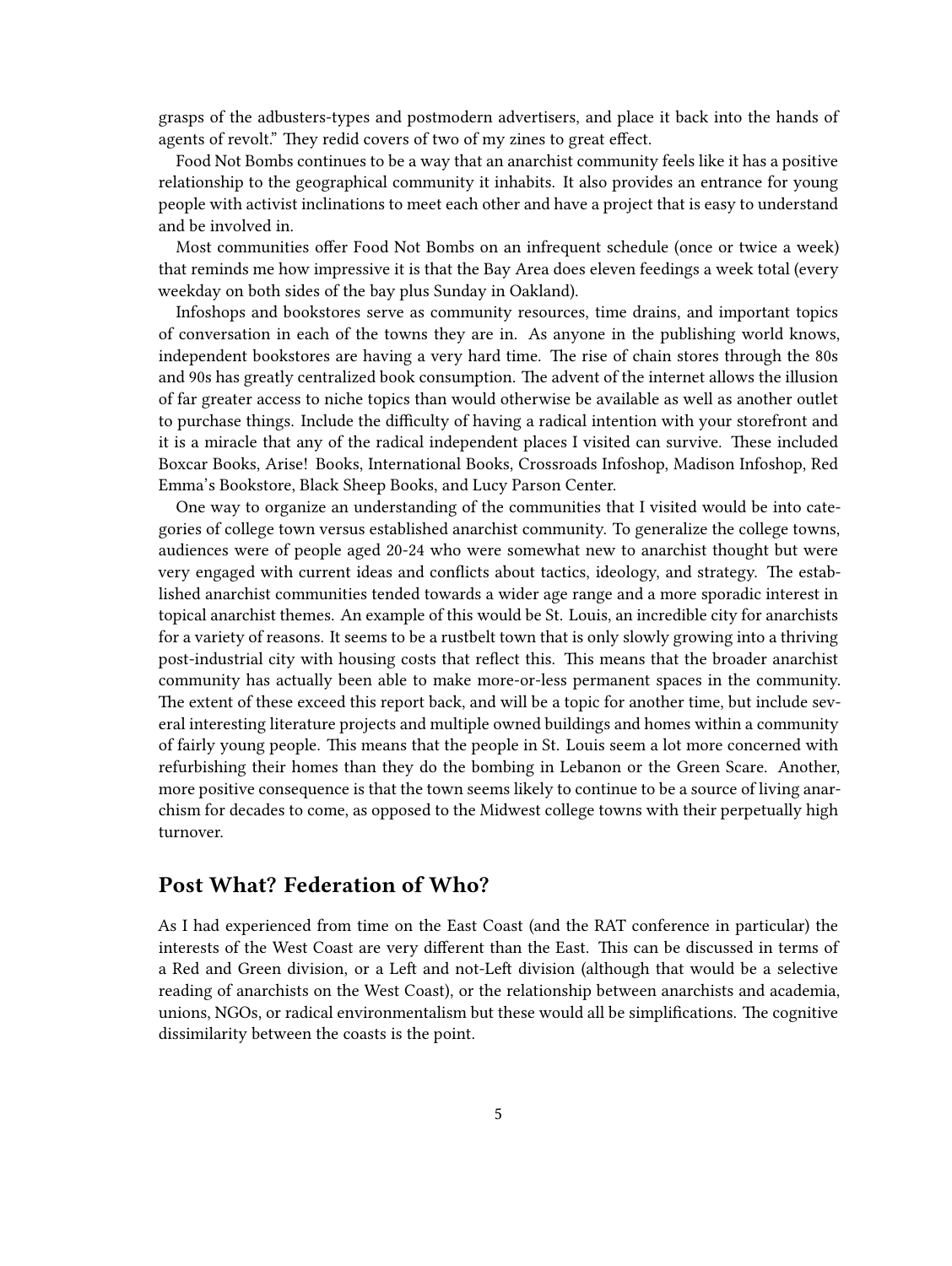The Midwest, by and large, was ambivalent to most of the incendiary topics that consume the discussions on the Coasts. Perhaps this results from the generally practical orientation of the Midwest and a greater interest in carpentry than syndicalism, and food , than primitivism, but probably also comes from a general ambivalence towards theory and strategy. This isn't entirely parochialism as much as it is a matter of priorities. Living is more important than talking about living. Furthermore, sectarian issues that seem to crystallize large coastal towns into entirely separate anarchist factions are largely resolved in the Midwest with a general attitude of "it's all good." This indulgent perspective was frustrating as it made emotional engagement with people difficult. But it was also reassuring since it seems that avoiding sectarian bullshit is a necessary component to a sustainable anarchist community. I expect many of the people that I met in the Midwest will be around in 10 or 20 years.

On the other hand the details and specifics of the projects in the Midwest are virtually unknown outside the Midwest and they suffer as a result. Literature and propaganda projects (like ours) can be criticized for many reasons but the addition of a geographically centered anarchist publication would improve the feeling I had in most of these towns. There was a general despair in the Midwest about the lack of people: a lack that influences the kind and scale of possible projects. The typical conflict between transitory and immobile people is exacerbated by there being so few of either and by there not being a pre-existing infrastructure for projects and options. Projects tend to have to start from scratch or involve having to deal with the one person who is the founder and most concerned member. Predictable resentment ensues.

#### <span id="page-5-0"></span>**There Is Nothing Left to Learn**

There was interest in an anarchist speaking tour despite the idea seeming like an anachronism. The concept of a traveler sharing information about other towns (without being a particular burden on the town they were staying in) was a welcome change from the traveling culture that only seems interested in taking, rather than sharing, resources. While my expectations about audience size were very low, people came out at every event I made it to. Much of the time these audiences wanted to talk about what anarchy was rather than about *Anarchy* or my specific presentation but they were consistently interested in hearing someone with more experience talk about the consequences, experiences, and particulars of anarchist politics.

When I originally planned the tour I conceived of my presentations as examples of a nonideological perspective. Instead of having a stump speech about the magazine or my particular interests I offered each of my hosts about a half dozen different presentations including bolo bolo, community (and conflict), indigenous anarchism, second wave anarchy, the critique of the left, the Bay Area anarchist milieu, and anarchist people of color. Ideally this would have allowed a presentation to coincide with a current discussion or interest in a local community. Instead it caused a lot of confusion since most of my hosts didn't particularly care about which presentation I should give, meaning I usually chose the topic without really knowing the audience I would be speaking to. My theoretical inclination meant that many of my audiences didn't know enough about what I was talking about to ask what I was talking about.

Throughout the tour I grappled with the gap between what I was interested in talking about and what mixed audiences wanted to hear. I learned how to speak to a variety of audiences, how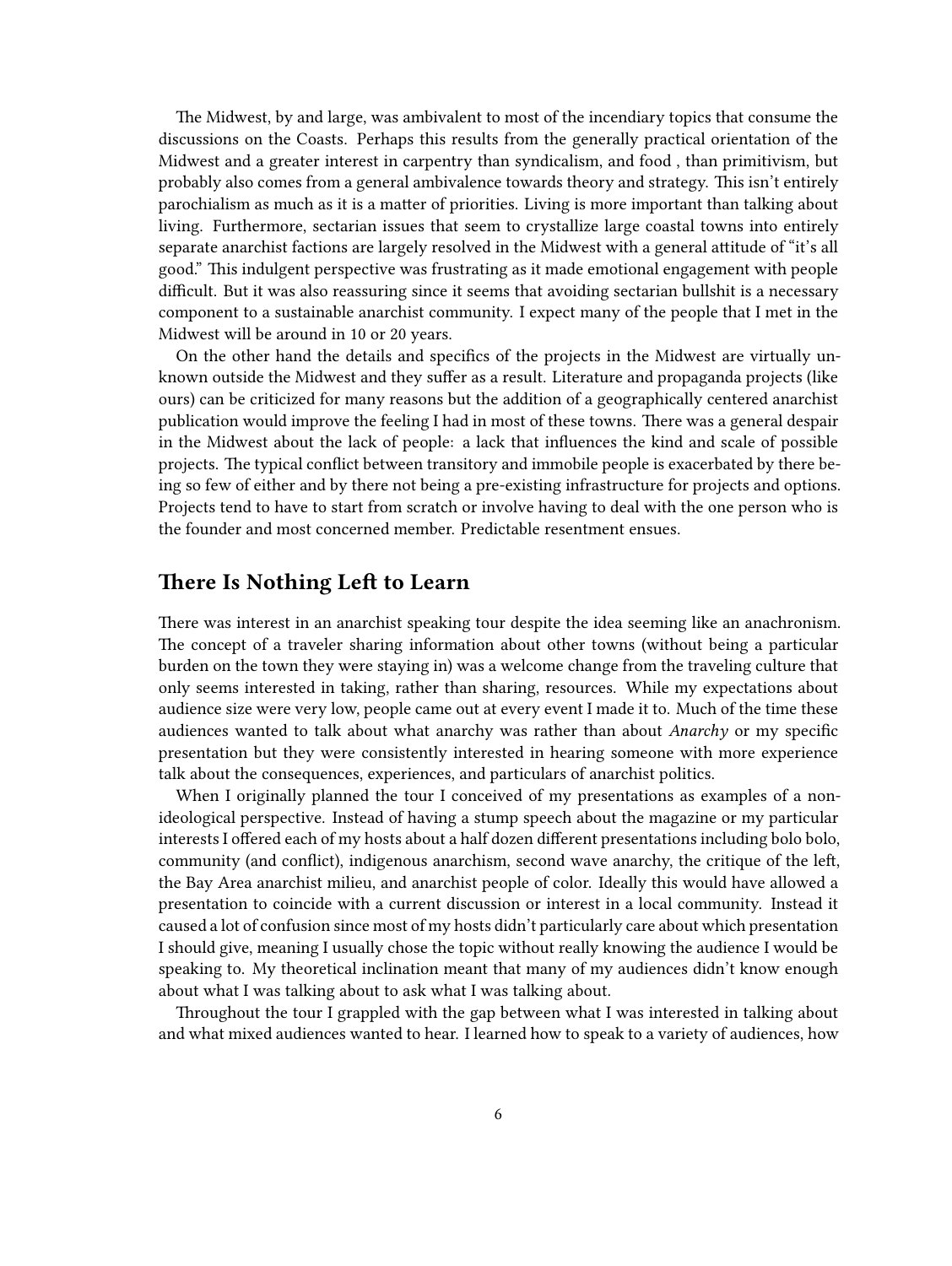to be responsive to them, when to talk theory and when to listen to where the audience was coming from.

#### <span id="page-6-0"></span>**Meeting Your Enemies, Real and Perceived**

North American anarchism is quite factionalized given how small of a political tendency it is. I both participate in and am embarrassed by this. The argument *for* this factionalism is that it represents the very different motivations and traditions of contemporary anarchists. However, factionalism is not the same thing as engagement, critical or otherwise. More pointedly, factionalism as practiced usually looks like people interacting with each other as labels, as artificial constructions of perceived political identity, rather than as people.

In my case this included being called a post-leftist, a liberal, a lifestylist, not-an-anarchist, and a crimethincer (often at the same time). When these kind of epithets start to get tossed around and remain the way that the resulting conversation gets framed, it demonstrates a real inability to communicate with actual human beings. This is ironic given that the general criticism is oriented around a perception of how to talk to "regular people." During a few of these conversations the rhetoric was able to be set aside and, as a result, nuanced and I had interesting conversations about exactly what benefits and problems there are to the different approaches that exist within anarchism.

Beyond the exhausting elements of sectarian anarchist politics was one funny incident that is worth repeating. At the Mid-Atlantic Radical Book Fair I met someone who obviously was very informed about the modern anarchist scene and was wearing a t-shirt with the slogan "Commie Fag" (with the C replaced by a hammer and sickle). During our conversation I corrected someone making a sectarian comment about NEFAC—the Northeast Federation of Anarchist Communists, a federation of Platformists scattered throughout the North East (from Baltimore to Montreal). The Commie Fag was clearly in NEFAC, appreciated my correction, and after a brief chat invited me to lunch with a couple other members of NEFAC. After a brief sidebar with my companions about whether it was actually safe for me to go into a van filled with Platformists (who did not seem inclined toward creating a safe space for a collective member of *Anarchy)* I went and had a pretty good time. Despite my wariness about being outnumbered by hostiles, they actually didn't seem that interested in me, or giving me a hard time, at all. They were far more interested in each other's company and in talking about fighting nazis, dealing with their legal problems, and other topics that wouldn't have been unusual at any meeting of anarchists of any stripe. I survived lunch with the NEFACers unscathed!

#### <span id="page-6-1"></span>**Conclusions**

*Anarchy* has survived for the last 26 years by changing with the times and inclinations of the people producing it and reading it. The magazine moved to the newsstand and to a standard format to make it easier to be produced by fewer people. Today newsstand sales of the magazine are shrinking, and not just because of mistakes made since we have taken over production of the magazine; the entire magazine industry is shrinking. This is particularly true of journals like ours that do not appeal to a general audience and have a fairly small print run. Our desire to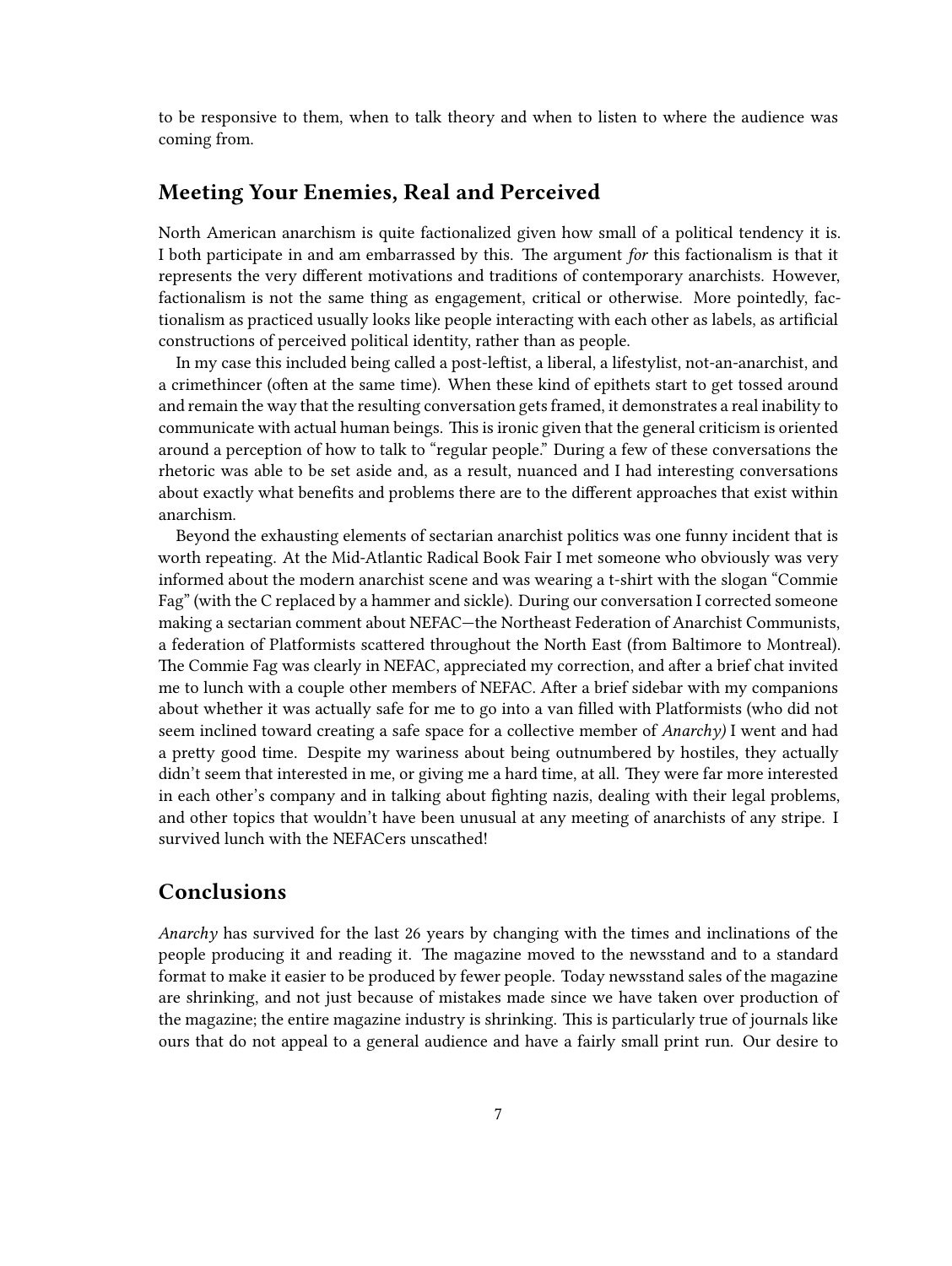maintain the magazine over the next 26 years means learning about our readers and discovering the ways that we need to change.

One lesson I learned was that the people who read our magazine are not necessarily the same people who came to the presentations. Partly this is because of how brief the time was between the decision to make the trip and the trips start, which made it impossible to publicize the event in the magazine. So the only way that people heard about the tour was through anarchist internet news sources, the *Anarchy* website, or local publicity. The conclusion I drew, from the audience demographic and the lack of subscriptions sold, is that the people who subscribe to magazines today are not the same people who compulsively read the internet or keep up with local events. Additionally many of our readers refuse to subscribe on principle and only buy the magazine through the newsstand or share friends' copies.

As a result of this tour, I believe more strongly than ever that there is a need for an anarchist publication that covers analysis from a broad geographic base in the US and a corresponding need for more anarchists to write about what they know. The few well-known interactive websites tend towards sectarian squabbles, and/or non-anarchist content, rather than providing space where people can experience a respectful, broadly conceived, and rigorous anarchist presence. The gatherings that happen around the land tend far too heavily toward commerce and (statist) activism and, as a result, skew very young.

I continue to be energized and inspired by the work that anarchists are doing around the country. In the fifteen years that I have been actively involved in the politic I have seen the scope of anarchists' vision increase greatly. What barely existed in a dozen major cities has spread to hundreds of small towns throughout the country. For every town that I made it to, I was told about another nearby that I should have gone to. While I would criticize the lack of imagination in the endless repetition of half-assed Food Not Bombs projects in each town, I realize the role that such projects fill and only hope that creativity outpaces resignation into future projects. The growth and pace of anarchists is what inspires me to continue working in my own town and to continue networking with different communities.

We aren't any closer to a general transformation of society than we were fifteen years ago. It is probably an illusion to believe that an insignificantly small group of radicals are going to do much more than observe if such a change were to occur. We are, on the other hand, entirely capable of having interconnected and interdependent lives in ways that capitalism does not allow, cannot contain, and will not control. I met dozens of anarchists this summer who are attempting to do just that.